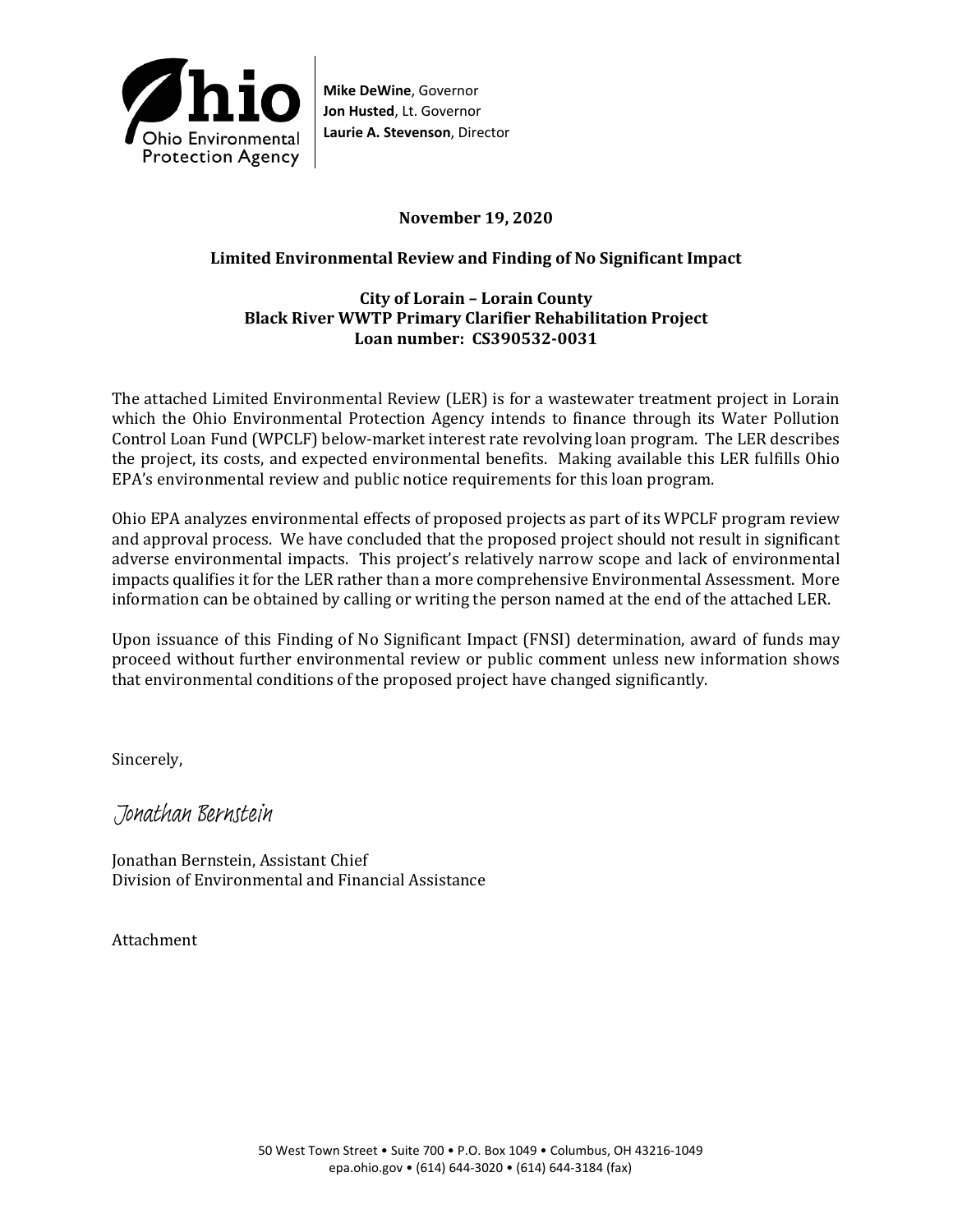#### **LIMITED ENVIRONMENTAL REVIEW**

#### **Project Identification**

| Project:   | City of Lorain<br>Black River WWTP Primary Clarifier Rehabilitation |
|------------|---------------------------------------------------------------------|
| Applicant: | City of Lorain                                                      |

200 West Erie Avenue Lorain, Ohio 44052

Loan Number: CS390532-0031

### **Project Summary**

The City of Lorain originally nominated this estimated \$1.8 million wastewater project for Ohio EPA Water Pollution Control Loan Fund (WPCLF) financial assistance in August 2019. Subsequently, this project's costs were increased to \$1.9 million in the city's August 2020 loan application and reflect the engineer's estimate. Based on the bids the city received on October 30, 2020, the construction costs are \$1,586,000 and the total project cost is about \$1,682,665. All of the proposed construction will be limited to refurbishing three wastewater primary clarifiers at the city's Black River wastewater treatment plant (WWTP).

While the city previously announced plans for future wastewater rate increases through 2026, the city has indicated that this individual project should not require them. Currently, the city charges an average residential wastewater customer using 685 cubic feet per month \$52.70 based on a "sewer rental charge" rate of \$6.38 per 100 cubic feet (750 gallons) and a Regulatory Capital Improvement Compliance Charge of \$9.00 per month. These charges are expected to increase to \$6.48 per 100 cubic feet and to \$12 for the Regulatory Capital Improvement Compliance Charge in January 2021 which are equivalent to a fee of \$56.39 per month. For residents on fixed incomes or with disabilities, the city currently offers them a reduced sewer rental charge rate of \$4.27 per 100 cubic feet. The city has dedicated revenues collected through these wastewater fees as its loan repayment mechanism.

### **History & Existing Conditions**

The City of Lorain owns and operates a wastewater collection and treatment system consisting of two major parts: a sanitary sewer system with approximately 273 miles of sanitary sewers and two major WWTPs, the Black River WWTP and the Philip Q. Maiorana (PQM) WWTP. These collection and treatment systems have historically experienced problems associated with wet weather and sanitary sewer overflows (SSOs) for more than 30 years. A major component of the wastewater flowing through the city's sanitary sewer system to its two WWTPs during wet weather has been infiltration/inflow  $[I/I]$ .<sup>[1](#page-1-0)</sup> These extraneous flows are largely responsible for the city's SSOs.

<span id="page-1-0"></span><sup>1</sup> I/I is defined as extraneous, clear water that enters a sanitary sewer system through surface or subsurface locations. Infiltration usually occurs when clear water enters the system below ground through cracked or broken pipes and manholes, poorly sealed or misaligned pipe joints, damaged or poorly connected sewer laterals, etc. Inflow may include clear water entering the system through manhole covers, roof or foundation drains, direct storm sewer connections, etc.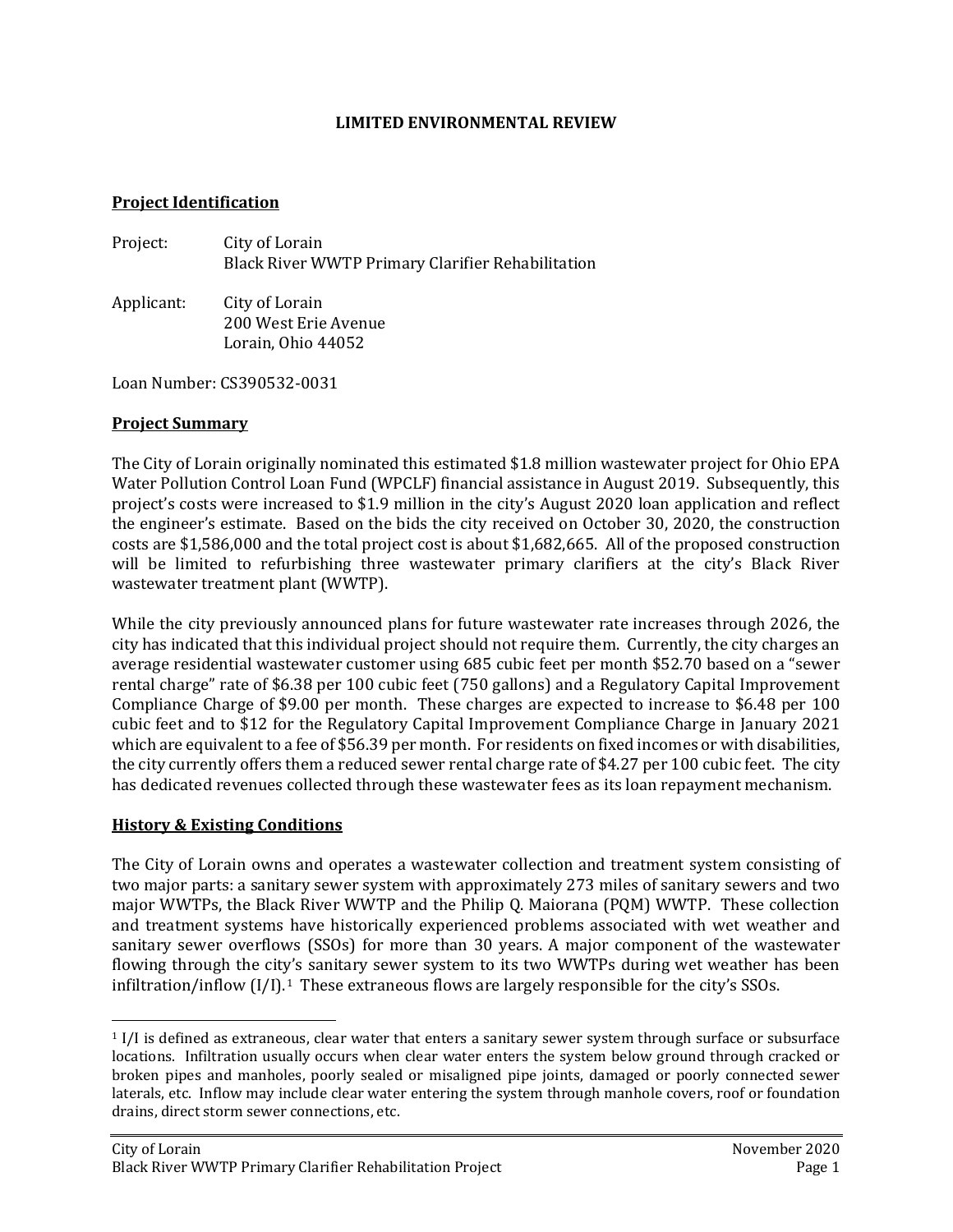Currently, the City of Lorain is under an Administrative Consent Order issued by U.S. EPA for its wastewater systems to address unauthorized discharges from SSO sites in the collection system and unpermitted secondary bypasses at the Black River facility. Under this order and the capacity assurance plan (CAP) resulting from it, the city has taken steps to address problems at its Black River WWTP, including previously completed repairs to its primary treatment units. As early as October 2018, the city indicated that it was also having problems with its primary clarifiers and needing to rehabilitate them as soon as possible.

Prior to the most recent improvements, Lorain's Black River WWTP was constructed in 1955 and last upgraded in 1995. The facility has an average design flow of 15 million gallons per day (mgd) and a peak hydraulic capacity of 35 mgd to handle wet weather events. On average, this facility processes about 75% of the sanitary flows treated by Lorain's two WWTPs or about 12 mgd and serves a population of approximately 82,400 in the City of Lorain and adjacent cities and townships in its service area (see Figure 1). The collection system within the service area of the Black River WWTP is comprised of 100% separated sewers and 0% combined sewers.

The Black River WWTP shown in Figure 2 has the following treatment processes: communition, grit removal, pre-aeration, scum removal, primary sedimentation, ferrous chloride addition, activated sludge, secondary clarification, chlorination, and dechlorination. Lorain's Black River WWTP has one internal bypass. Flow bypasses after primary treatment go through the chlorination and dechlorination processes, and discharge to the Black River. In addition to the liquid process units, the city's Black River WWTP utilizes three sewage sludge treatment processes: gravity thickening, mechanical dewatering/filter press, and anaerobic digestion. Treated sludge is disposed of in a municipal landfill or land applied. Figure 3 below shows the Black River WWTP's wet stream processes. Solids from the city's PQM WWTP are hauled to the Black River WWTP for further processing and disposal by land application at agronomic rates.

# **Project Description**

During the planning for this proposed project, the city considered three alternatives: no action, refurbishment of the primary clarifiers, and their complete replacement. The no-action option was quickly eliminated as it would not address the problems with the city's three primary clarifiers which range in age from 48 to 65 years. Complete replacement at an estimated cost of at least \$4 million was determined not to be cost-effective in part on the basis of the relatively good condition of the existing concrete forming the walls of the three components. In comparison, refurbishment was estimated at roughly half the cost of total replacement or about \$1.8 million.

Figure 2 below shows the location of the Black River WWTP which is near the confluence of the Black River (at River Mile 0.08) with Lake Erie. The Black River WWTP has been regulated as a river discharger since 2010.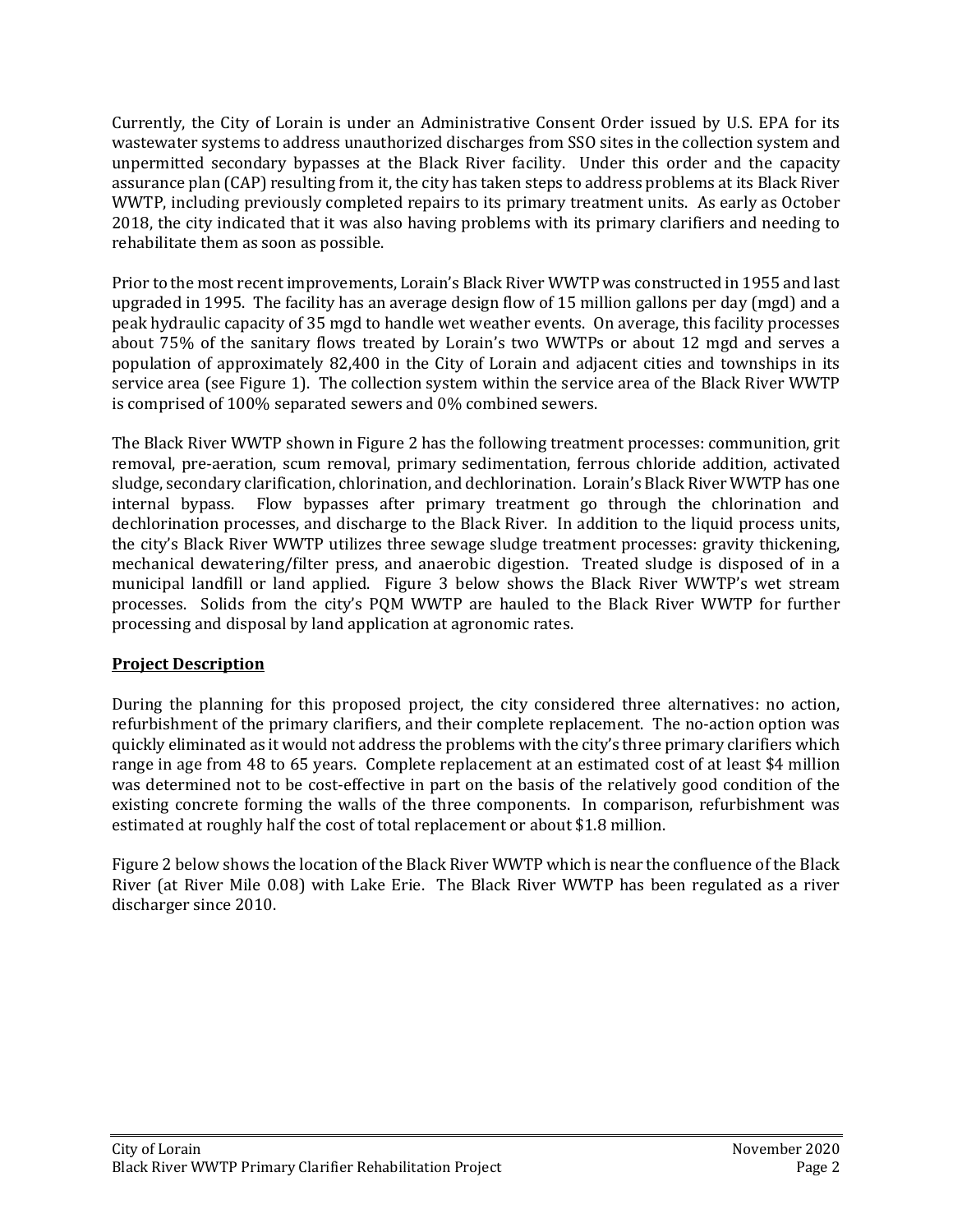

**Figure 1. City of Lorain's WWTPs facilities planning area map (from NOACA)**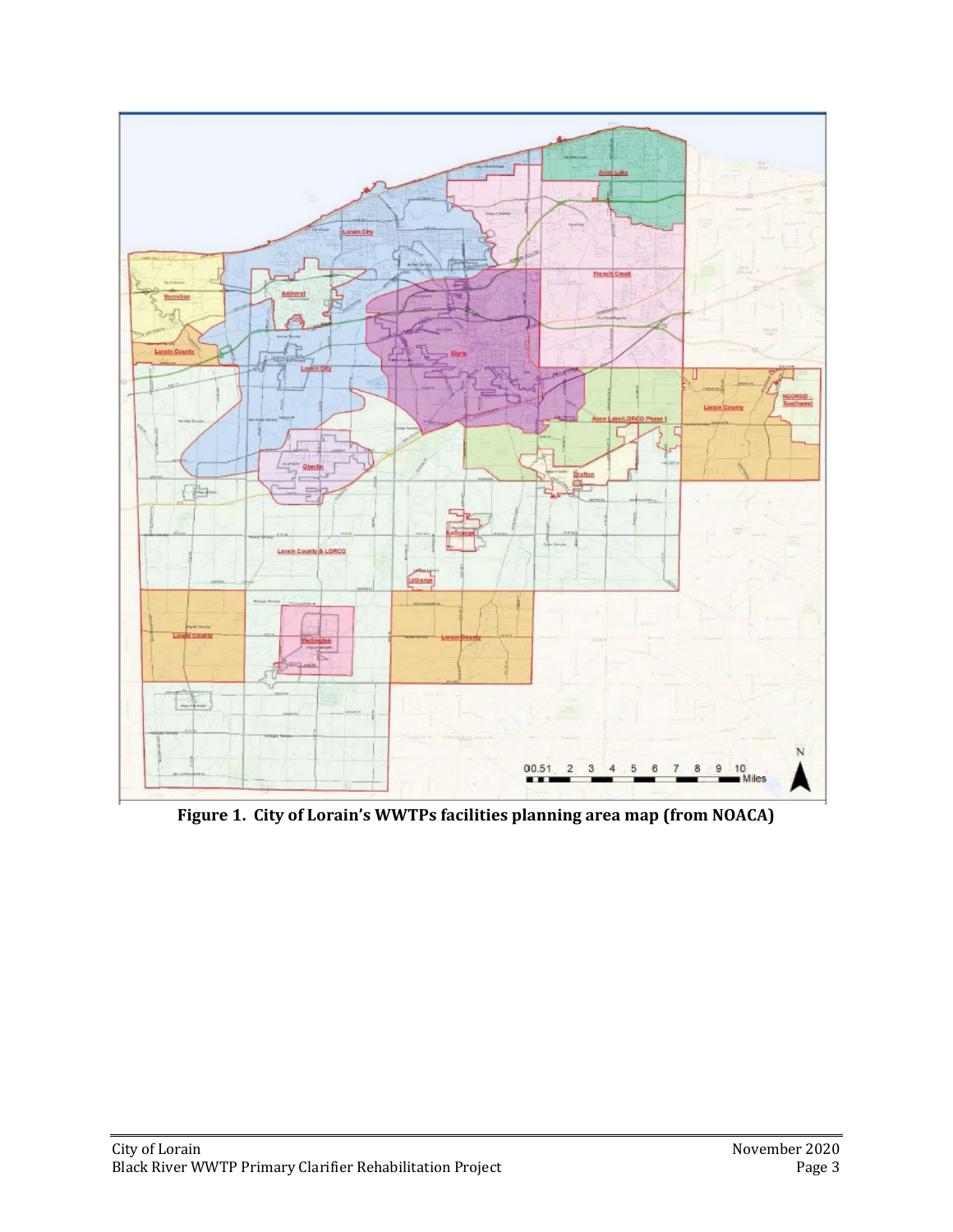

**Figure 2. Lorain's Black River WWTP components and vicinity**

Figure 3 below shows the Black River WWTP including the areas expected to be used by the city's contractors during construction of the proposed project. Overall, these improvements will be completed within the existing WWTP site as shown in Figures 2-3 and outside of the Black River floodway (red or crosshatched area) shown in Figure 4. As noted earlier, these proposed improvements are limited to refurbishing the three wastewater primary clarifiers at the city's Black River WWTP. More specifically, the work includes (1) replacing the mechanism, drive, center column, inlet baffle, walkway, and ancillary components of each primary clarifier, and (2) making yard lighting, handrail, and walkway improvements for the safety of city employees. As shown in Figures 3, all of the proposed work will occur within the prior-disturbed confines of the Black River WWTP located outside of the 100-year floodplain shown in Figure 4. Significantly, the proposed project will have no major effect on the rated design capacity of the city's Black River WWTP or on any native vegetation since only concrete and grass comprise the project area.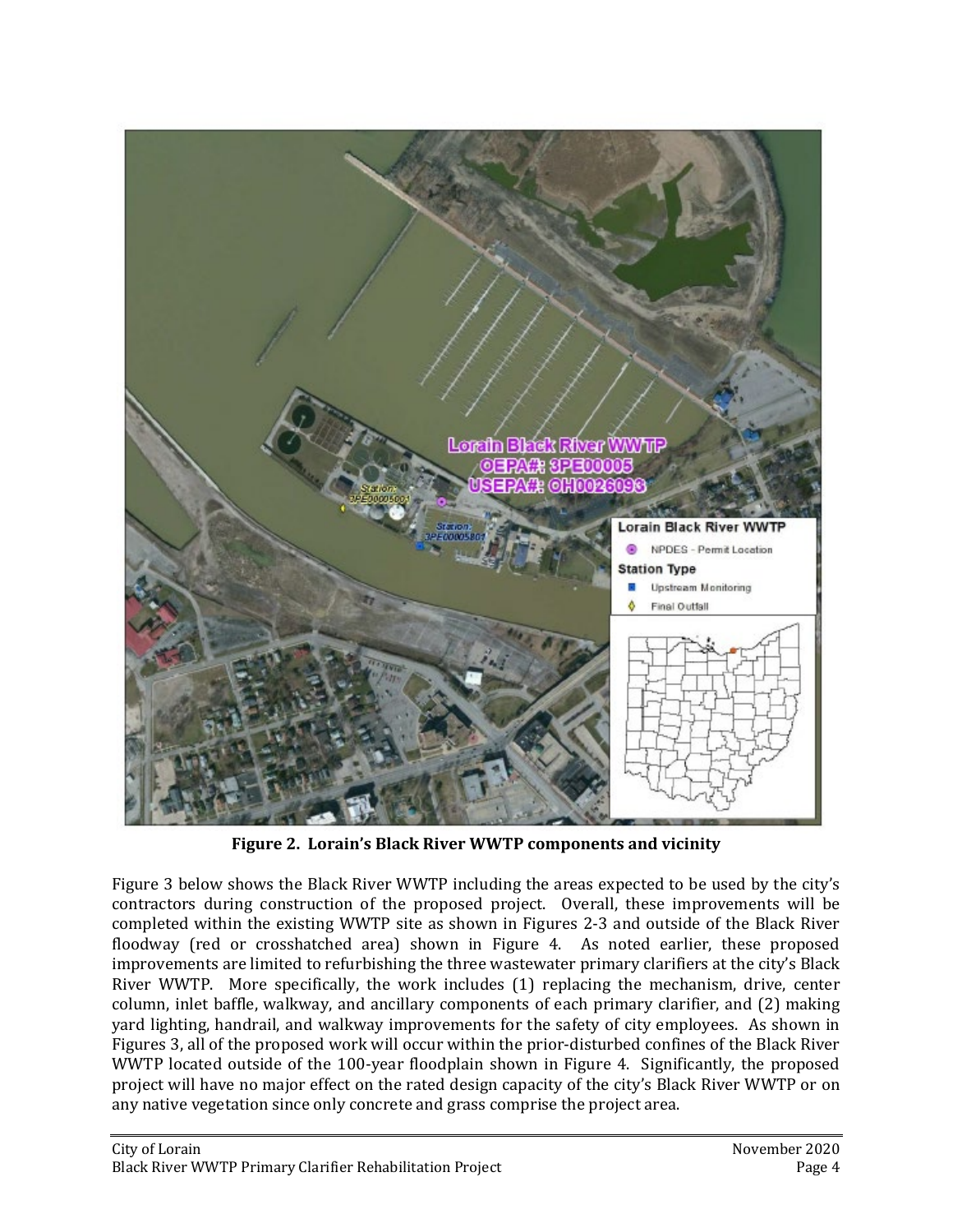

**Figure 3. Black River WWTP wet stream components**

# **Implementation**

To implement the proposed project described above, the City of Lorain intends to finance the improvements to its Black River WWTP through a 20-year low-interest loan from Ohio EPA's WPCLF. Currently, the WPCLF standard interest rate is 0.70%. This fixed interest rate is adjusted monthly to reflect changing market conditions.

Under the previously established wastewater rates expected to be in effect in January 2021, a typical, in-city residential customer using on average 685 cubic feet per month can expect to pay a fee of \$56.39 per month, or about \$677 a year. When expressed as a percentage of the service area's latest median household income (MHI) figure of \$37,014, this annual fee is about 1.83% of the area's MHI and is considered generally affordable for an average residential wastewater customer of Lorain's Black River WWTP. Assuming the project funding presented above, Ohio EPA expects that the city will save about \$234,000 when compared to a market-rate loan of 1.95% on the project's estimated total project cost of \$1.7 million. By proposing to fund their project in this way, Ohio EPA anticipates that the City of Lorain should be able to generate enough revenue under its current and proposed rate structure to continue to own, operate, and maintain its wastewater collection and treatment systems well into the future.

Under the city's proposed project schedule, WPCLF funds are expected to be awarded in December 2020 or January 2021, so that construction can commence soon thereafter. The city estimates that construction on this project can be completed in about one year. By completing the proposed project, including site restoration, Lorain expects to be able to maintain compliance with its National Pollutant Discharge Elimination System (NPDES) permit.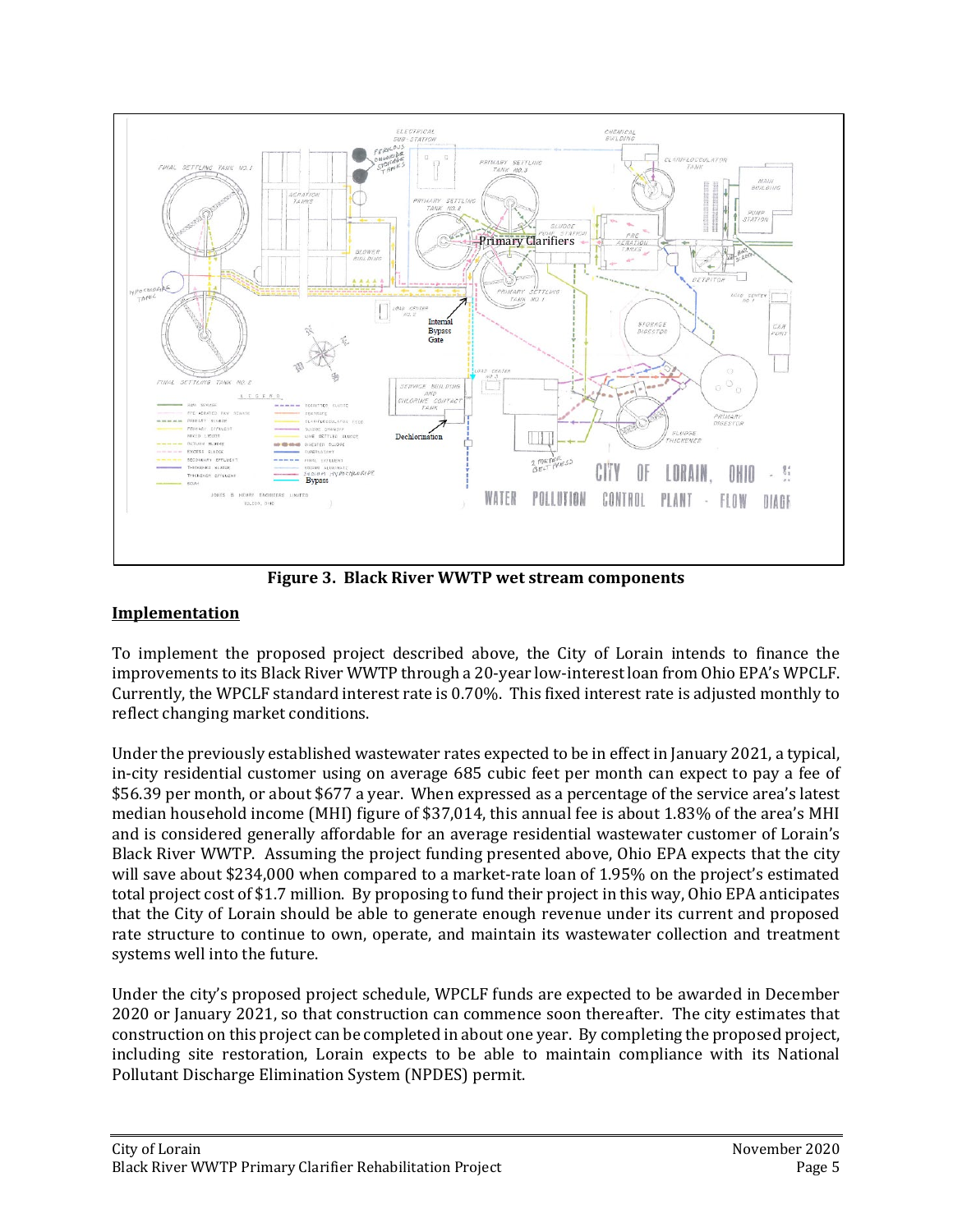

**Figure 4. Lorain Black River WWTP and Black River/Lake Erie floodplain and floodway areas**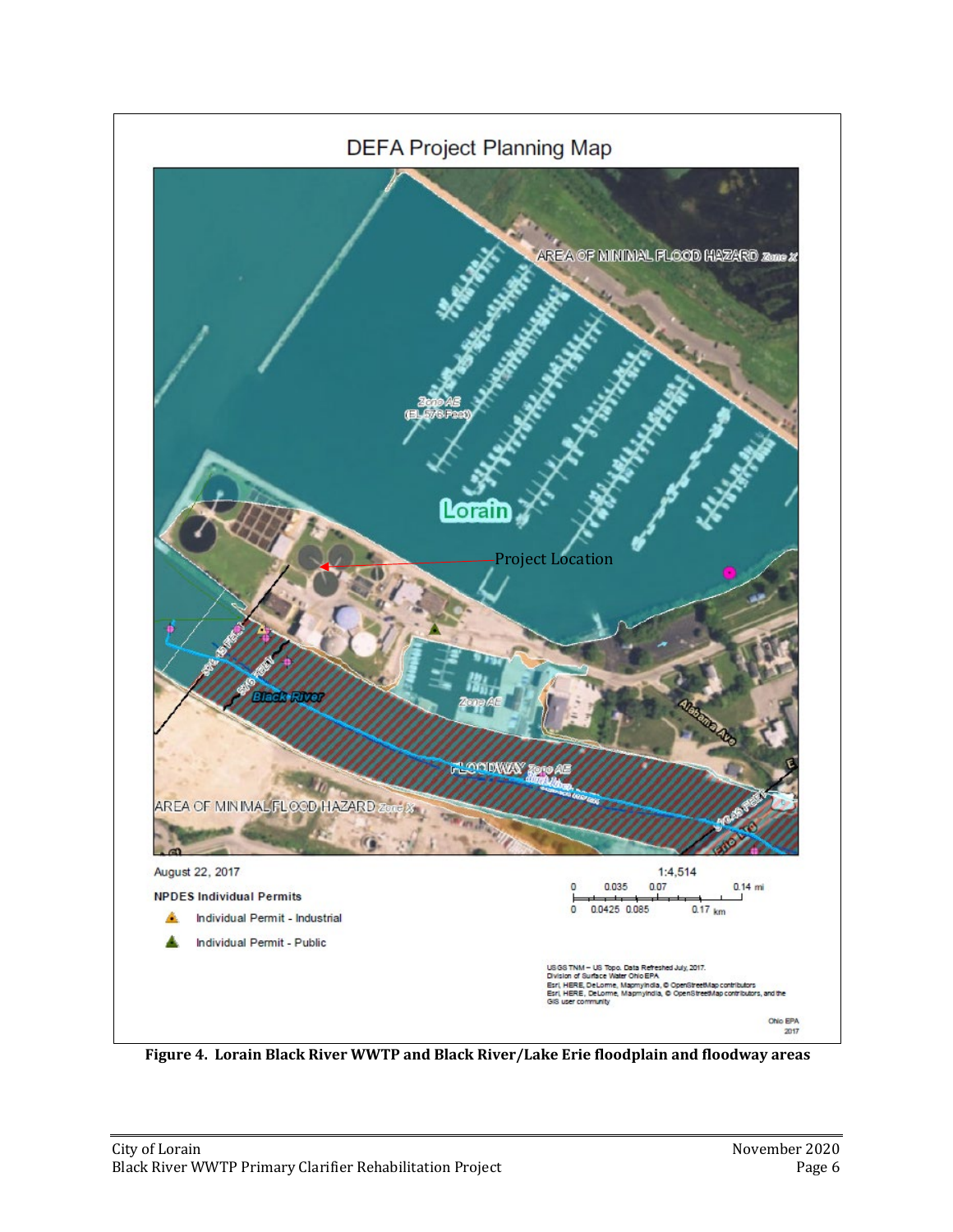## **Public Participation**

The public had multiple opportunities at City Council meetings to learn about this project. The first opportunity was on February 4, 2019 when city officials went to City Council for an ordinance to enter into an engineering contract with the highest ranked engineering firm for the design of the project. The second opportunity was on June 15, 2020 when city officials went to City Council for approval to enter into a WPCLF loan for the project. The third opportunity was on November 16, 2020 when the city seeks approval to enter into a construction contract for the project. Prior to these events, the city hosted open houses at the Black River WWTP on October 17, 2016, November 5, 2016, and June 15, 2017. On this basis, and the limited scope of the project covered by this document, Ohio EPA has determined that no additional public review and comment on the proposed project is necessary. All potentially interested parties appear to have been given adequate opportunity to review and comment on this project and its costs.

# **Interagency Coordination**

The proposed project has been reviewed by the following agencies for technical input, or for conformance with legislation under their jurisdiction by Ohio EPA; these findings support a LER:

| Ohio Department of Natural Resources | Ohio EPA                                       |
|--------------------------------------|------------------------------------------------|
| State Historic Preservation Office   | United States (U.S.) Fish and Wildlife Service |

## **Conclusion**

The proposed project meets the project type criteria for a Limited Environmental Review (LER); namely, it is an action within an existing public wastewater treatment system, which involves the functional replacement of and improvements to existing mechanical equipment. Furthermore, the project meets the other qualifying criteria for an LER; specifically, the proposed project:

**Will have no significant environmental effect and will have no effect on high value environmental resources.** Given the proposed project's limited scope, placement within a previously disturbed location within an urbanized area, and the absence of any notable above-ground natural features within the immediate project areas shown in Figures 2-4, the proposed project will not result in any adverse environmental impacts. This conclusion is validated by the reviews completed by Ohio EPA and federal, state, and other governmental agencies of the known features of the Black River WWTP site.

Ohio EPA consulted with Ohio Department of Natural Resources (ODNR) during the project review and determined that the proposed project will have no effect on important natural resources, such as the coastal management area of Lake Erie, floodplains, or other natural features. This conclusion was reached primarily because the city's existing WWTP is located outside of the 100-year floodplain of the Black River and Lake Erie, and none of the proposed improvements or construction activities will encroach onto the Black River's floodway (see Figure 4 above). In addition, significant wooded areas or other areas of native vegetation are absent from the project areas. The only remaining vegetation in the construction areas appears to be grass. Accordingly, the city's environmental impact mitigation in the project's contract documents should address these concerns.

**Will not require extensive impact mitigation unique to the assistance proposal.** The proposed work to complete this project is straight-forward and does not require any extensive mitigation of environmental impacts, as all the WWTP improvements will be made within previously disturbed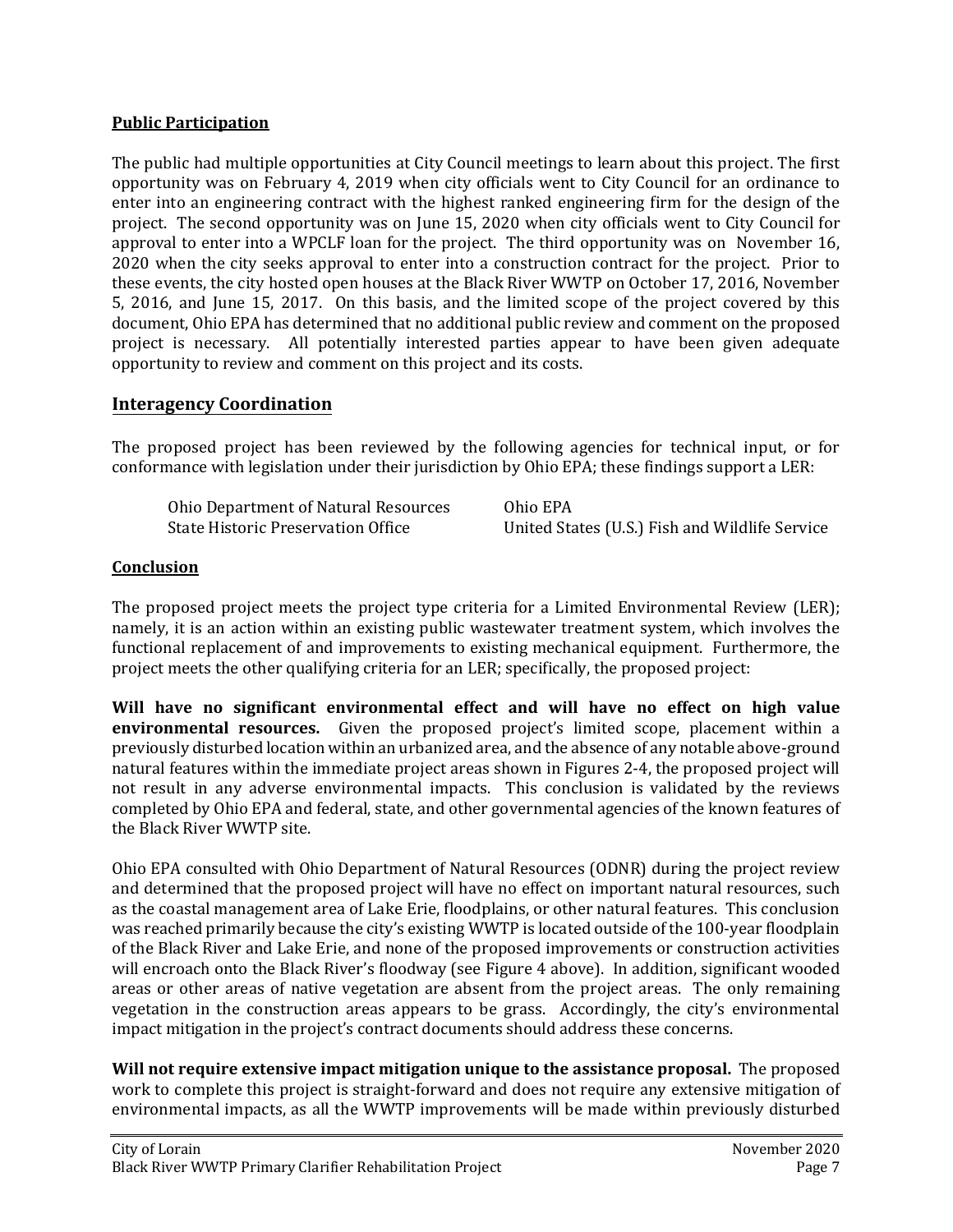areas as shown in Figure 2-4. In that regard, only about 300 square feet of land will be affected by earth-moving activity, so that only routine environmental impact mitigation in the form of standard soil erosion and sedimentation controls, spill control, dust control, vehicle emission and traffic controls, and adherence to prohibited construction activities should be necessary during the estimated one-year construction timeframe.

**Is cost-effective and not the subject of significant public interest.** In comparison to the two other options considered during project planning, the chosen improvements were selected by Lorain as more cost-effective on the basis of costs and non-monetary factors. Moreover, the proposed improvements constituting this project are non-controversial because they will not adversely impact the environment, or the residential rates paid for wastewater.

**Will not create a new, or relocate an existing, discharge to surface or ground waters, or cause pollution of surface or ground waters.** The proposed project will not result in either new, relocated, or additional discharges of wastewater to either surface or ground water on a permanent basis. Rather, the purpose of this project is to help ensure that wastewater flows and solids are properly handled. Part of the reason for this finding is that the proposed project will improve the operation of the primary settling tanks within the city's Black River WWTP and enable the WWTP overall to better comply with its permit to discharge treated wastewater to the Black River. Significantly, no changes in the city's existing NPDES permit covering its WWTP, to its WWTP's effluent outfall location, or a discharge of additional pollutants to local surface water resources through population growth are expected in response to this project.

**Will not result in substantial increases in the volume of discharge, or the loading of pollutants, from an existing source or from new facilities to receiving waters.** As noted above, the proposed improvements to Lorain's Black River WWTP are not designed to facilitate future growth in or around the city, but rather to address the city's regulatory responsibilities under the Clean Water Act. On this basis, the proposed project will not result in any net increase in the volume of discharge or the loading of pollutants from the Black River WWTP and its collection system or permitted to be discharged under the city's NPDES permit. Rather, flows which currently are bypassed or overflow through SSOs will be properly handled and discharged once the proposed project is constructed.

**Will not provide capacity to serve a population substantially greater than the existing population**. Based on information provided by the city during planning, Lorain and vicinity have experienced declining populations. The flows currently being processed at Lorain's WWTP during dry weather are indicative of this pattern, when compared to the original design capacity. In addition, the purpose of this project is to replace the primary clarifier mechanisms which have come to the end of their useful life and to address peak, wet weather flow conditions, not future growth. On this basis, the proposed project and the population it is expected to support should have no effect on environmental attributes that are typically affected by growing populations. For example, it will not adversely affect the current non-attainment status of Lorain County for ozone, one of the six priority air pollutants regulated under the Clean Air Act.

To conclude, the proposed project is sufficiently limited in scope and meet all applicable criteria to warrant an LER. The planning activities for the proposed project identified no potentially significant, direct, indirect, or cumulative adverse impacts. The proposed project is expected to have no shortor long-term adverse impacts on the quality of the human environment or on sensitive resources such as air quality, floodplains, wetlands, prime or unique agricultural lands, aquifer recharge zones, archaeologically or historically significant sites, or threatened or endangered species. The City of Lorain's proposed WWTP improvements project will enable the city to address its regulatory